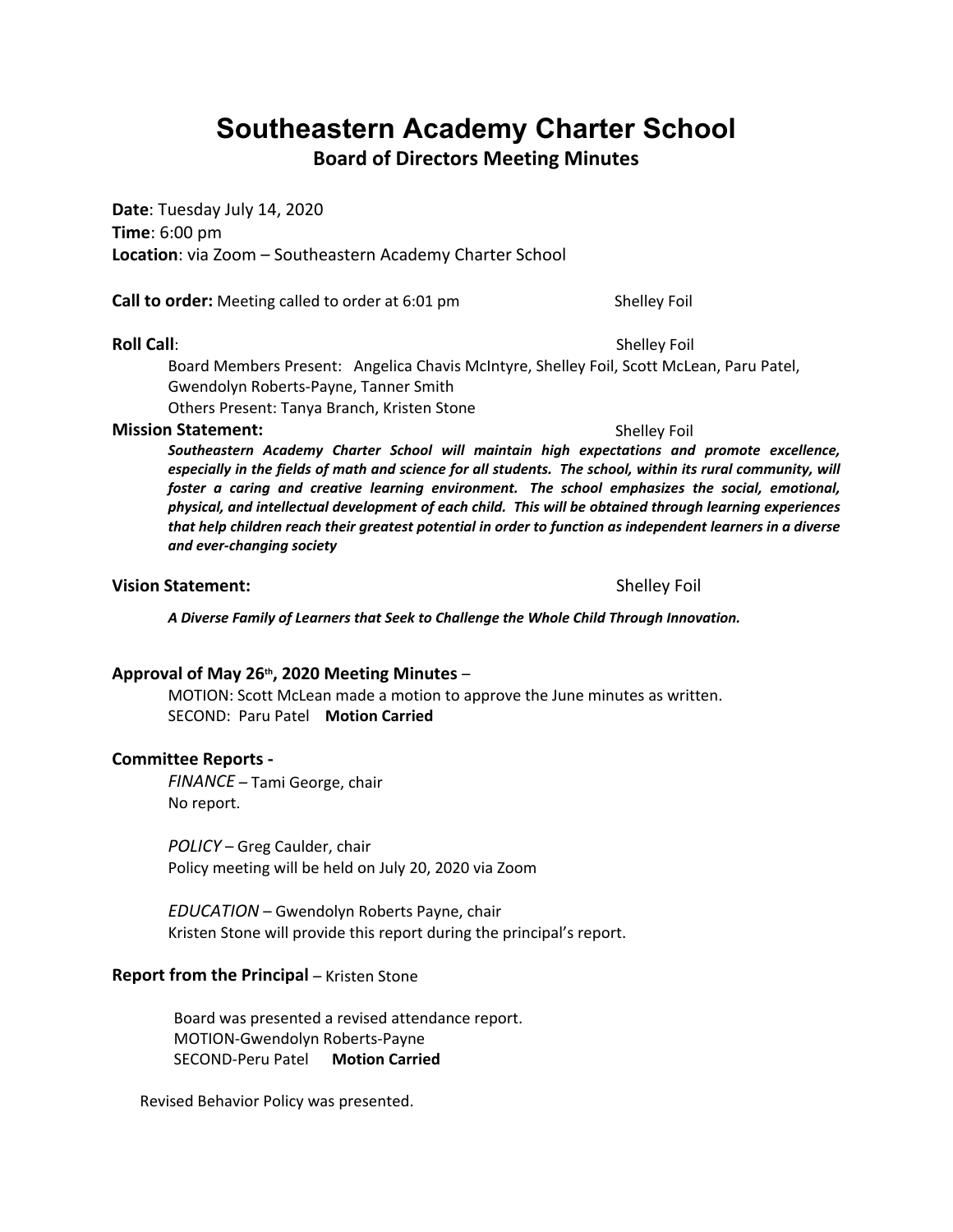MOTION- Gwendolyn Roberts-Payne

#### SECOND Paru Patel **Motion Carried with the addition of a statement that says that all children s' must be seen by the teacher during zoom classes.**

COVID-19 Waver was presented. Remove the wording (attending camp) Remove the wording (acknowledgement of risk)

MOTION to accept policy with the listed changes Gwendolyn Roberts-Payne SECOND-Paru Patel **Motion Carried**

Remote Instruction Plan was presented. The plan must be turned in the state department by 7/20/20

MOTION-Tanner Smith

SECOND- Paru Patel Motion Carried

Calendar B is the calendar that will be sent with the reopening school plan MOTION- Gwendolyn Roberts-Payne SECOND- Tanner Smith **Motion Carried**

#### **Report from the Financial Secretary** – Tanya Branch, Financial Secretary

- 1. Financial Report Tanya Branch reported that all the school's bills have been paid
- 2. PPP Funds will be used to pay the payroll. State funds will not be used for payroll until all the PPP funds have been depleted. All money from last year was spend we did not have to return any money to the state.

#### **Other Business** – **NONE**

**Adjournment** – MOTION: At 7:14 pm, Scott McLean made a motion to adjourn the meeting. Seconded by Tanner Smith. Motion carried.

The SEA Board meeting was adjourned at 7:15 pm by Chairman, Shelley Foil

# *Next Board Meeting will be Tuesday August 25, 2020 @ 6 pm \*SEA Gymnasium*